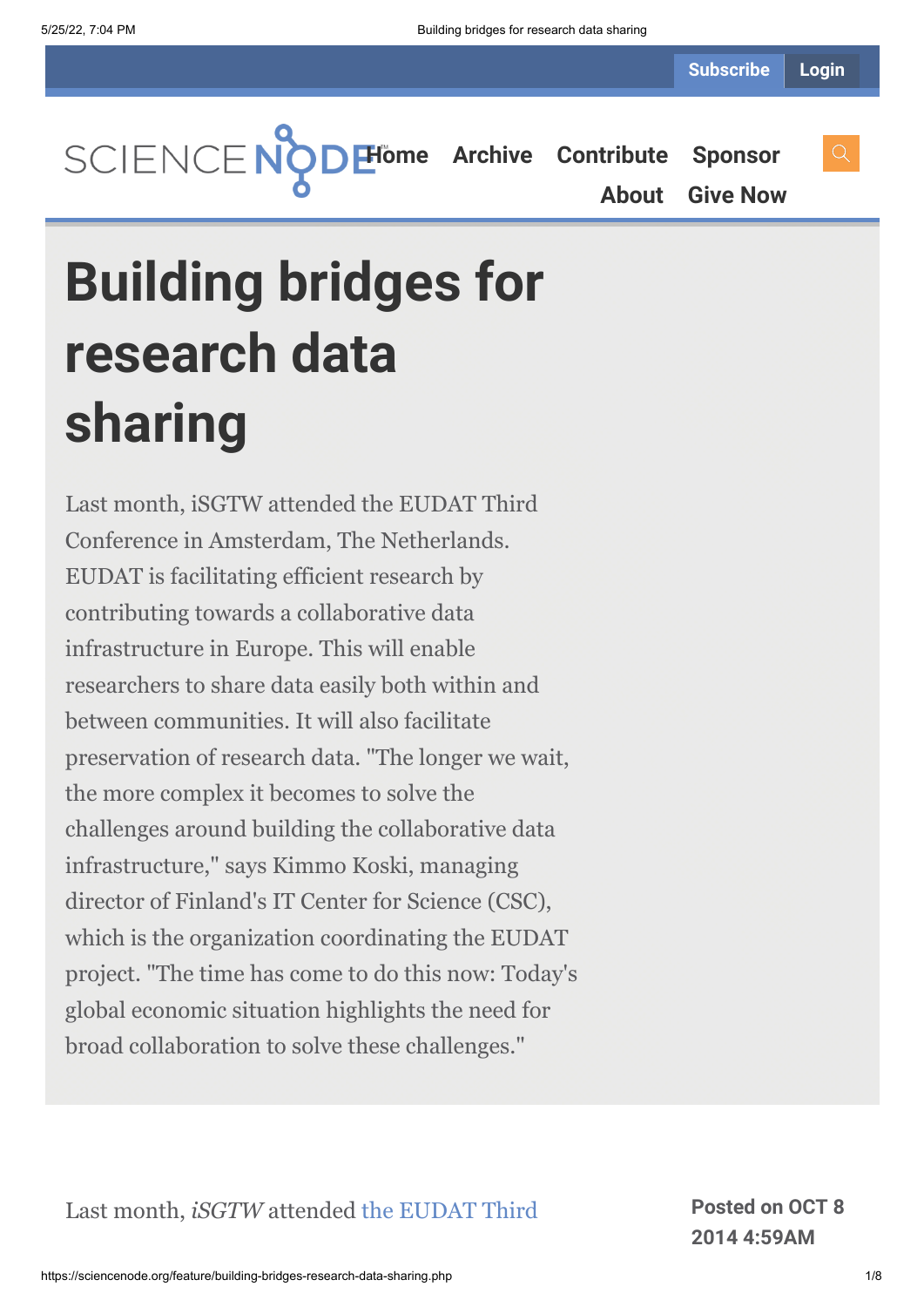

*Panelists discuss sustainability challenges for data and e-infrastructures. Image courtesy Mike Priddy.*

[Conference in Amsterdam, The Netherlands.](http://www.eudat.eu/3rd-eudat-conference) [EUDAT](http://www.eudat.eu/) is facilitating efficient research by contributing towards a collaborative data infrastructure in Europe. Its vision is to enable European researchers and practitioners from any research discipline to preserve, find, access, and process data in a trusted environment. EUDAT seeks to achieve this by supporting a collaborative data infrastructure, which is conceived as a network of collaborating, cooperating centers. This will combine the richness of numerous communityspecific data repositories with the permanence and persistence of some of Europe's largest scientific data centers. EUDAT has received funding under [the European Commission's FP7 scheme](http://cordis.europa.eu/fp7/home_en.html) and aims to provide a solution that will be affordable, trustworthy, robust, persistent, and easy to use.

#### **B2 or not B2?**

"There's a real need for these kinds of activities," [says Kimmo Koski, managing director of Finland's](http://www.csc.fi/english)



**[Andrew Purcell](https://sciencenode.org/author/andrew-purcell.php)** European editor

**Share this story**





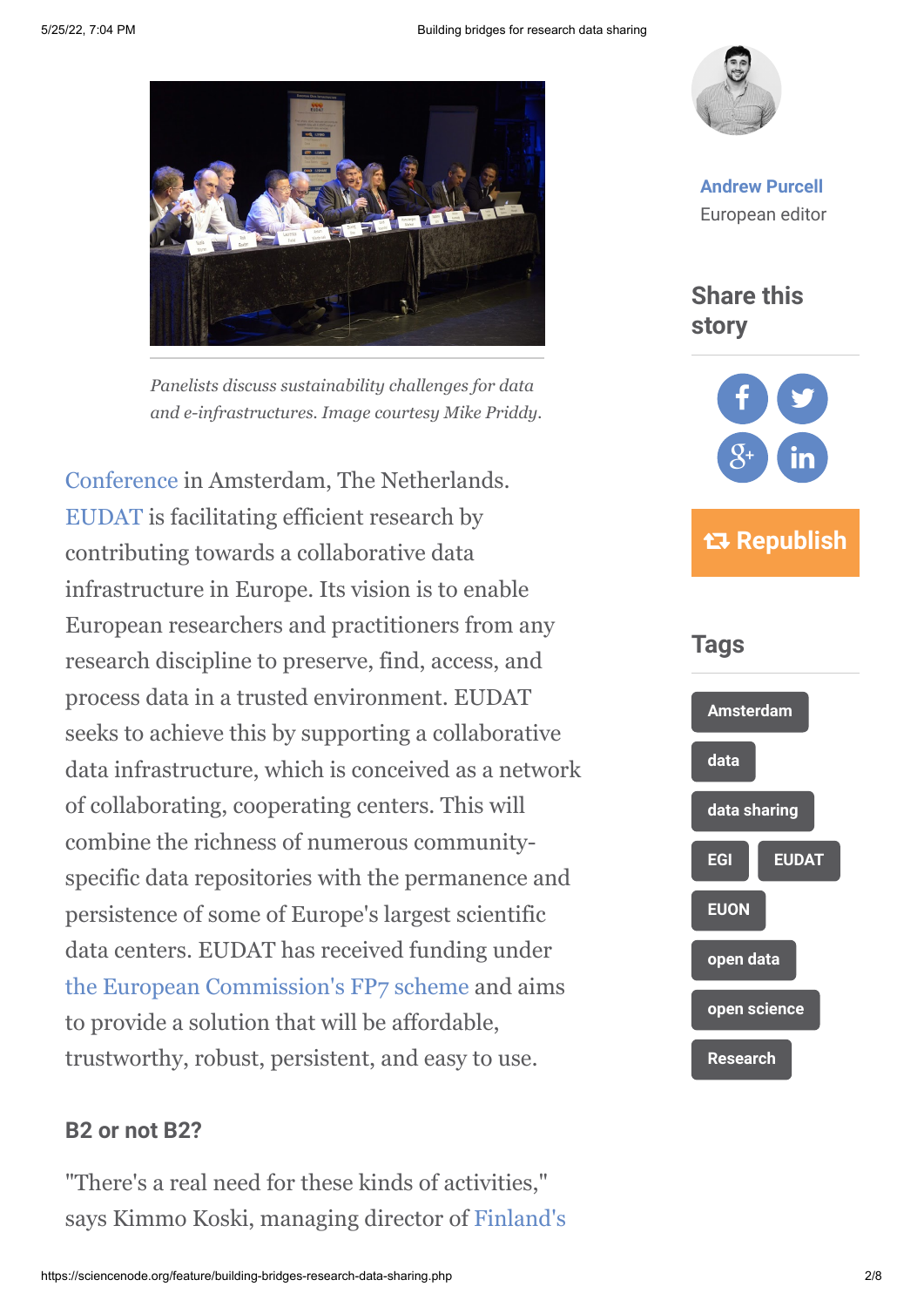[IT Center for Science \(CSC\), which is the](http://www.csc.fi/english) organization coordinating the EUDAT project. ["Discussions at this week's other events - especially](http://www.isgtw.org/feature/sharing-research-data-benefit-all-society) the RDA meeting - have clearly shown this." He continues: "Of course, data access and reuse is important for bolstering European competitiveness, but [the RDA](https://rd-alliance.org/) has also helped us to think more globally, too. The longer we wait, the more complex it becomes to solve the challenges around building the collaborative data infrastructure. The time has come to do this now: Today's global economic situation highlights the need for broad collaboration to solve these challenges."

Much discussion at the EUDAT conference centered on the five key data sharing and preservation services the organization has launched to date. These are [B2SAFE](http://www.eudat.eu/b2safe), which enables safe replication of research data; [B2SHARE](http://www.eudat.eu/b2share), which is designed for storing and sharing long-tail research data; [B2FIND](http://www.eudat.eu/b2find), which facilitates discovery of research data; [B2STAGE,](http://www.eudat.eu/b2stage) which is all about getting data to computational resources; and [B2DROP](https://b2drop.eudat.eu//), which enables researchers to exchange and synchronise data among collaborators.

### **What to share, what to store**

[During last month's event, Robert Baxter of the](file://cern.ch/dfs/Users/a/apurcell/Desktop/OA%20viewed%20generally%20positively%20among%20communities%20surveyed%20by%20EUDAt%20(will%20be%20online%20soon%20%20ask%20HH%20about%20this).) Edinburgh Parallel Computing Centre in the UK reported on a survey conducted by EUDAT among researchers. This survey, which is due to be published on the EUDAT website later this month,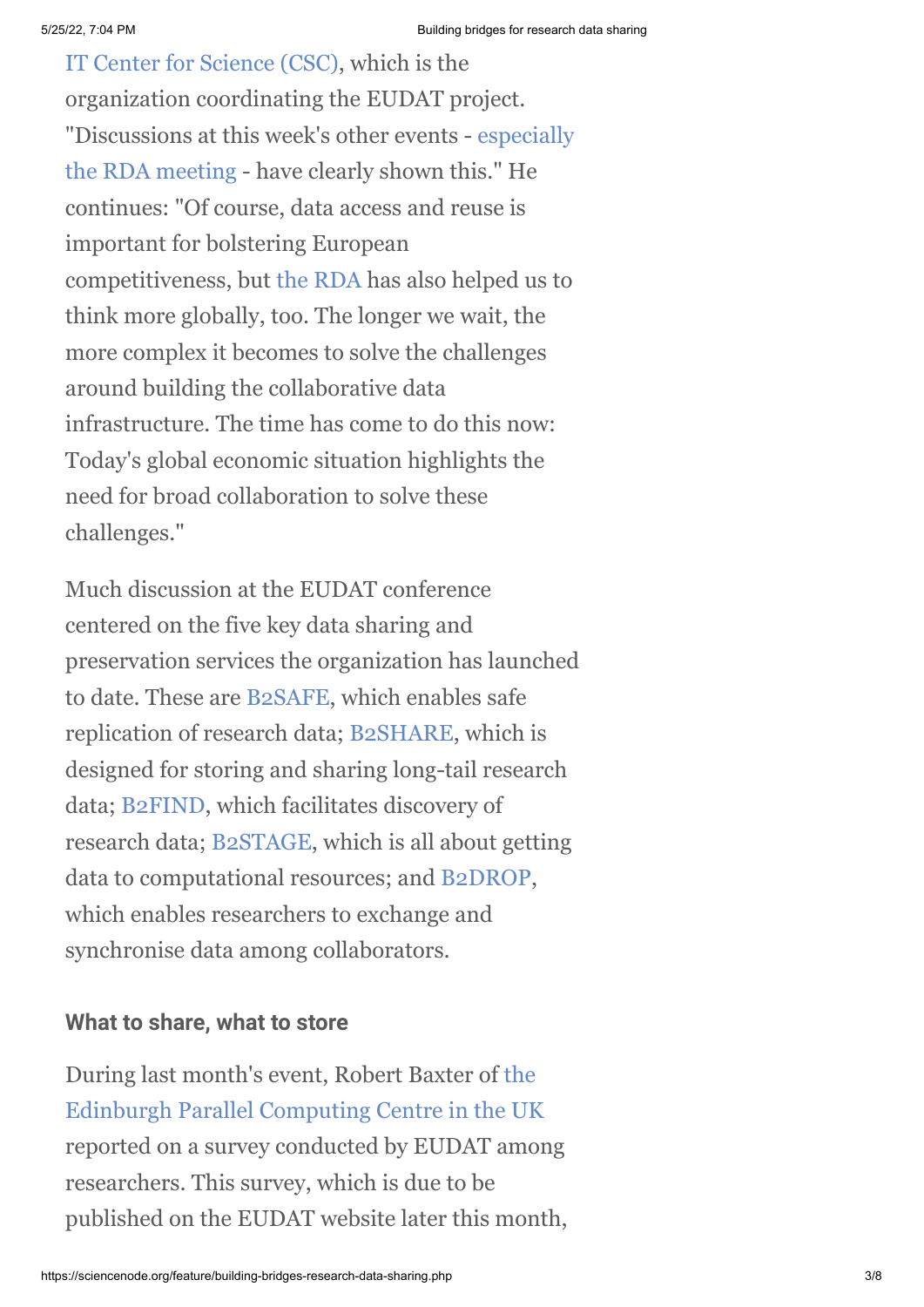shows that open access is generally viewed positively among research communities. Despite this, Baxter says that researchers are concerned about some of the legal aspects related to sharing and want to have training on this.

In addition to teaching researchers what data they can and cannot legally share, we also need to educate them about what does and doesn't need to be stored, argues Yannick Legré, director of [EGI.eu](http://www.egi.eu/about/EGI.eu/), [which coordinates and manages the European Grid](http://www.egi.eu/) Infrastructure (EGI). For example, several participants at last month's event pointed out that, depending on the time period for which some basic genomic data needs to be stored, it may actually be more cost effective to simply throw away the data and resequence the genome when needed again.

# **Big data, big business, and big collaborations**

[Carl-Christian Buhr, member of the cabinet of](http://ec.europa.eu/commission_2010-2014/kroes/en/my-team/) Neelie Kroes, vice-president of the European Commission (EC) responsible for the Digital [Agenda, gave one of two keynote speeches in](http://ec.europa.eu/commission_2010-2014/kroes/) the opening session of the EUDAT conference. During this, he emphasized the importance of citizen science in today's society and argued that the desire of businesses to capitalize on 'big data' shows that they are keen to adopt more scientific methodologies in their work.

[Edward Seidel, director of the US National Center](http://www.ncsa.illinois.edu/) for Supercomputing Applications, gave the other keynote talk in this session. He argues that much larger scientific collaborations are now possible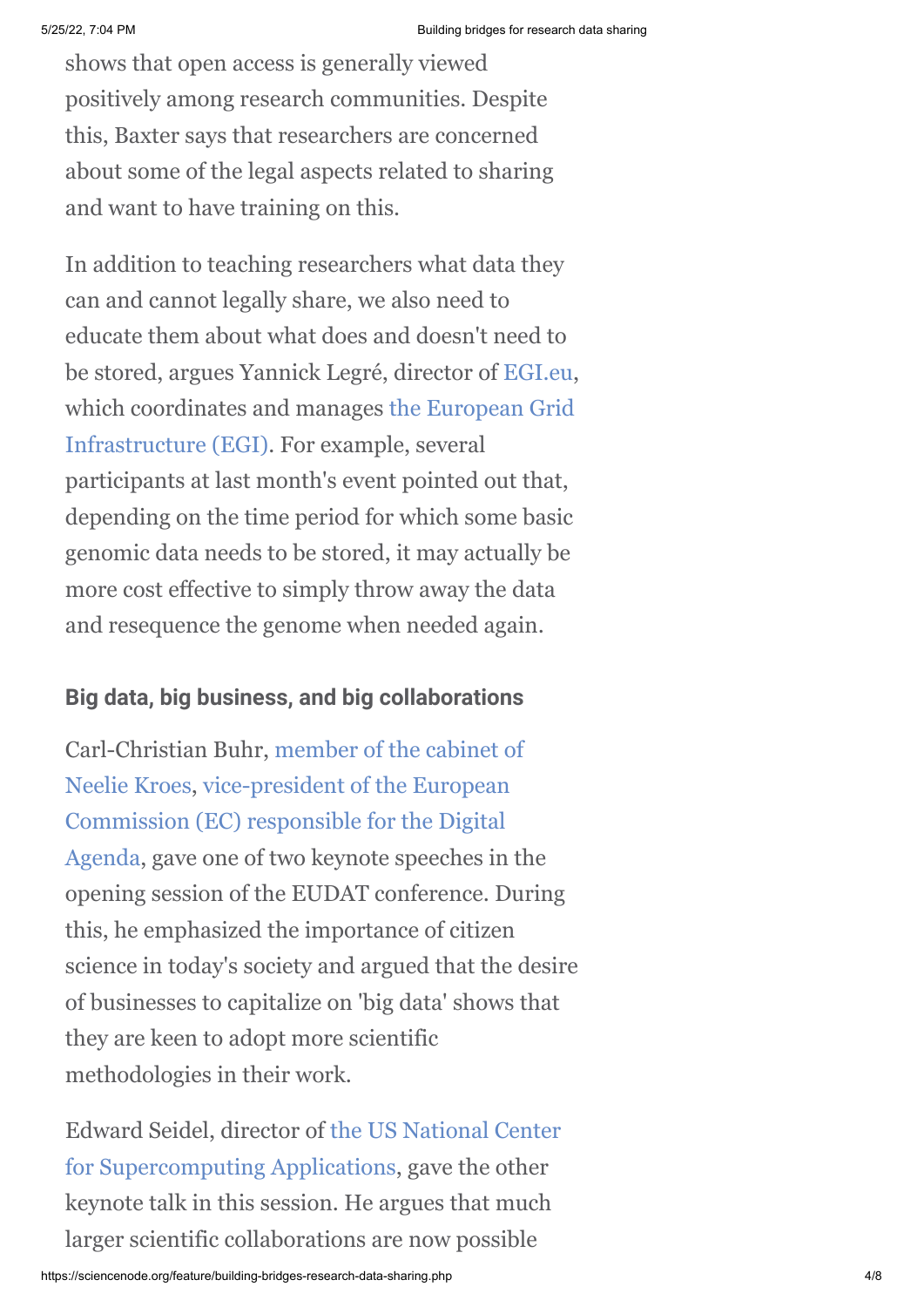than ever before in history. "There's a dramatic change in the culture of doing science," he says. "It's not just about the 'big science' instruments, it's also about 'the long tail' of science." As such, it is vital that we support the sharing of research data, claims Seidel, who spoke at length about efforts in the US to establish [a National Data Service](http://www.nationaldataservice.org/) with the aim of making it easier to find, use, and publish research data. He also highlighted the key role data sharing has to play in supporting reproducibility of scientific results, accelerating discovery, enabling deeper interdisciplinarity, improving public dissemination of publicly funded research results, and in supporting economic development.

David Rosenthal also gave a keynote speech at last [month's event. Rosenthal started the LOCKSS \(Lots](http://blog.dshr.org/2014/09/plenary-talk-at-3rd-eudat-conference.html) [Of Copies Keep Stuff Safe\) program at Stanford](http://library.stanford.edu/) University Libraries in California, US. The LOCKSS program is an open-source, library-led digital preservation system that applies the traditional purchase-and-own library model to electronic materials. The LOCKSS system enables librarians at each institution to take custody of and preserve access to the e-content to which they subscribe, restoring the print purchase model with which librarians are familiar. Rosenthal gave a fascinating talk about some of the challenges associated with long-term data preservation and argued that people's expectations are often far out of line with reality. "It isn't possible to preserve nearly as much as people assume is already being preserved, nearly as reliably as they assume it is already being done," he writes on [his blog.](http://blog.dshr.org/2014/09/plenary-talk-at-3rd-eudat-conference.html) "This mismatch is going to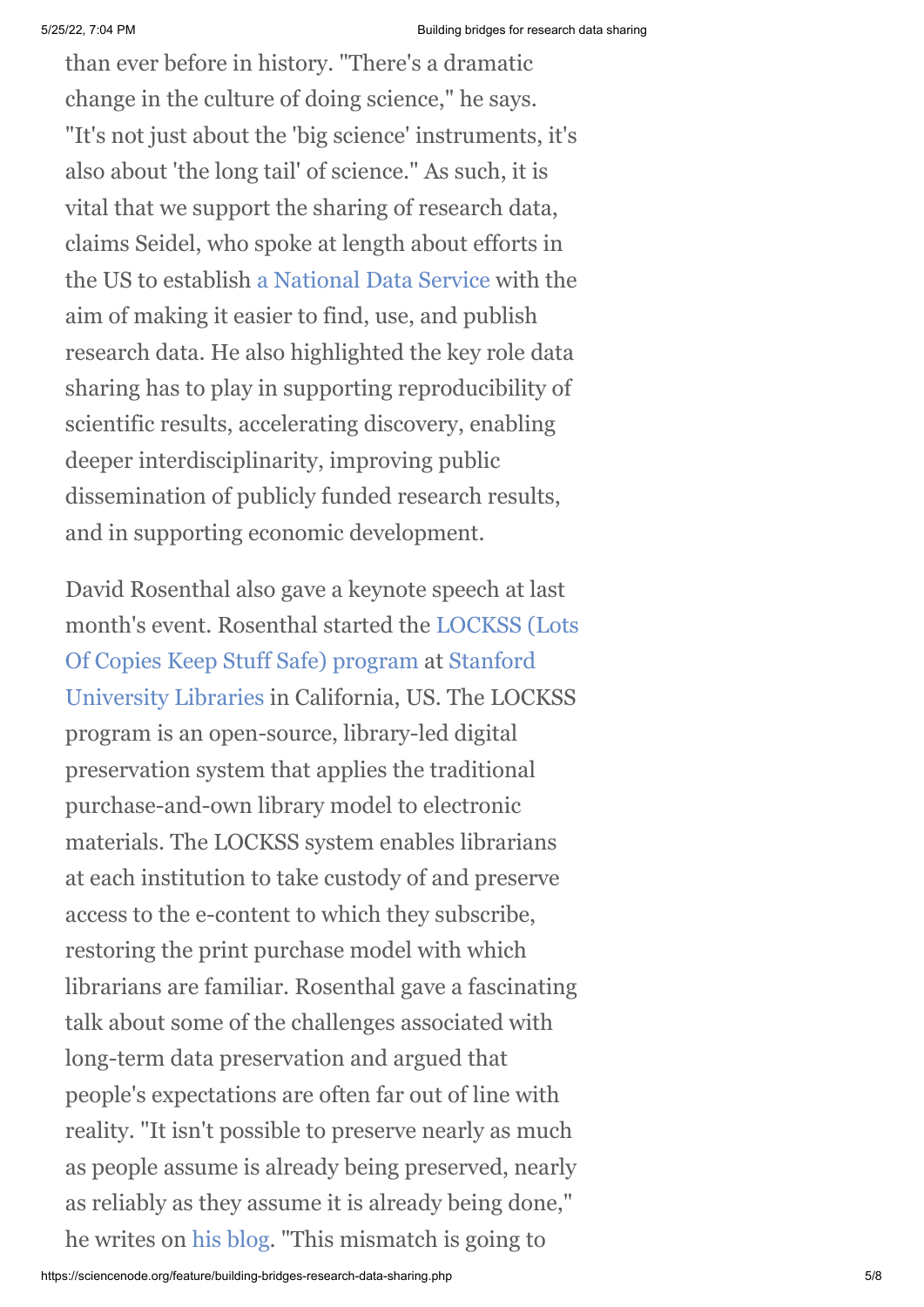increase. People don't expect more resources yet they do expect a lot more data. They expect that the technology will get a lot cheaper but the experts no longer believe it will."

# **A question of semantics**

[Alongside the EUDAT conference, the European](http://www.eudat.eu/euon) Ontology Network (EUON) also held its first workshop. Read more about this new exciting [initiative in our recent feature article: '](http://www.isgtw.org/feature/shaping-future-data-sharing-euon)*Shaping the future of data sharing with EUON*'. "EUON's mission is networking," explains co-chair James [Malone, a lead ontologist at the European](http://www.ebi.ac.uk/) Bioinformatics Institute (EMBL-EBI). "The idea is to bring together people who have expertise in semantics and ontologies and to connect them with people who don't."

In the closing session of the event, Peter Wittenburg, EUDAT scientific advisor, highlighted the importance of the areas being investigated by EUON. "We get so much data from so many areas today," he says. "Semantic interoperability is a big challenge." Damien Lecarpentier, the EUDAT project manager, who is also based at CSC, agrees on the importance of EUON: "It has really taken off," he says. "It works on areas that are of interest to EUDAT and brings new blood to the consortium."

### **What services may come**

"We are working on services in the areas of workflows and semantics," explains Lecarpentier.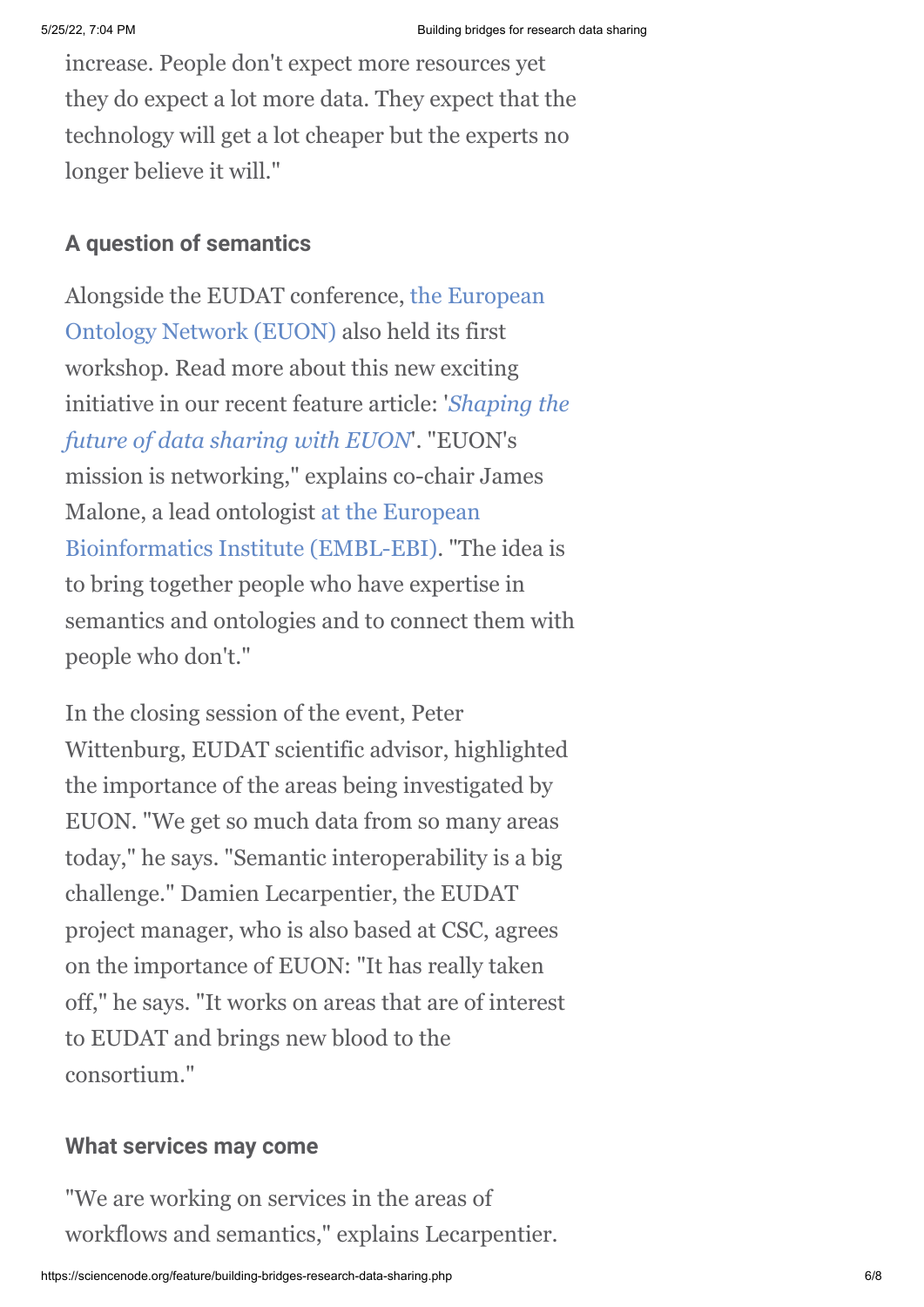"However, most of our current work is really focused on enhancement of existing core services." He continues: "EUDAT is very technical and has been oriented towards creating services from the very beginning. Our priority was to build a few services and get them running as soon as possible. Technically, we've made very good progress, but now the priority is to work on the policy aspects of the collaborative data infrastructure. This means bringing all community repositories and data centers together to support a single set of guidelines covering the legal aspects of data reuse and combination, as well as strengthening the links and agreements between the sites within the collaborative data infrastructure. We will also focus our attention on the adoption of suitable business models for adopting, supporting and sustaining cost-effective common services."

Lecarpentier also highlights the importance of trust in ensuring EUDAT's success: "It's very important to think carefully about how you build the services," he says. "We've designed them jointly with the user communities right from the beginning, which is fundamental to establishing trust." Koski concurs, saying: "Trust between research infrastructures and e-infrastructure providers is key. User communities need to trust the people working in IT and IT folks need to trust the users."